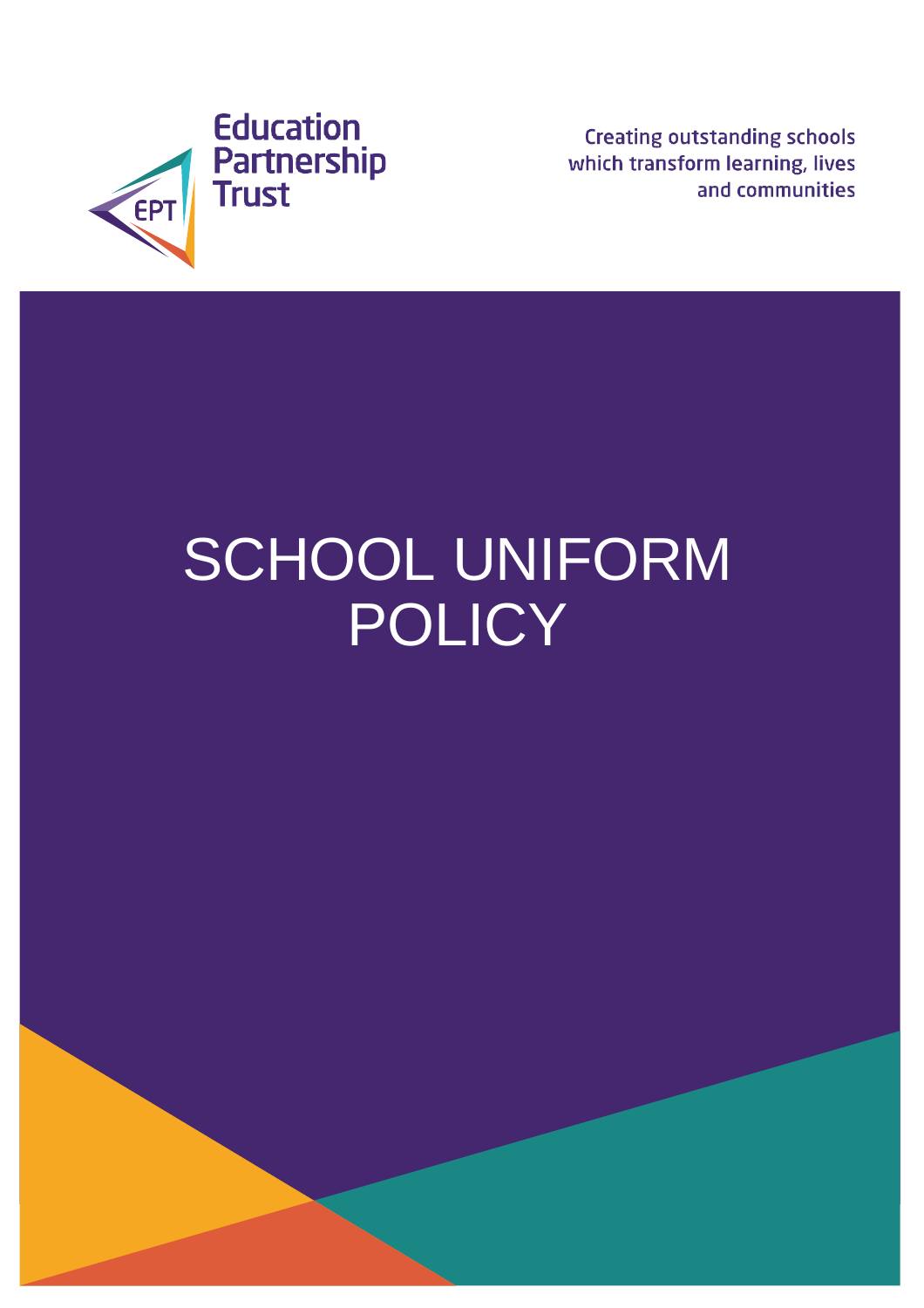#### **DOCUMENT CONTROL**

| This document has been approved | Burnley High School         |
|---------------------------------|-----------------------------|
| for operation within:           |                             |
| Date effective from             | September 2022              |
| Date of next review             | September 2027              |
| Review period                   | Every 5 years               |
| <b>Status</b>                   | Statutory - School          |
| Owner                           | <b>Local Governing Body</b> |
| Version                         |                             |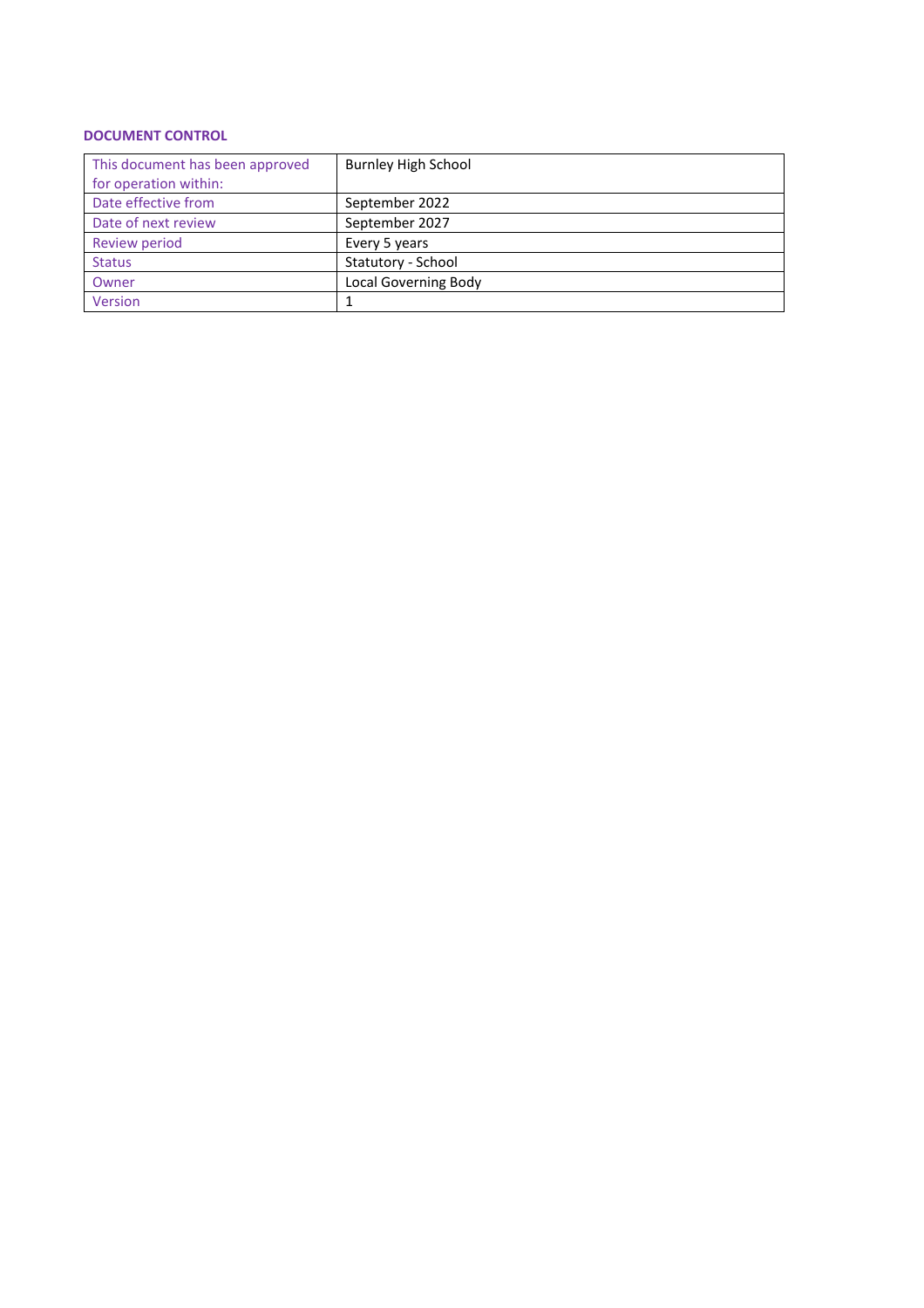## **Contents**

## <span id="page-2-0"></span>**1. Aims**

This policy aims to:

- Set out our approach to requiring a uniform that is of reasonable cost and offers the best value for money for parents and carers
- Explain how we will avoid discrimination in line with our legal duties under the Equality Act 2010
- Clarify our expectations for school uniform

## <span id="page-2-1"></span>**2. Our school's legal duties under the Equality Act 2010**

The [Equality Act 2010](https://www.legislation.gov.uk/ukpga/2010/15/contents) prohibits discrimination against an individual based on the protected characteristics, which include sex, race, religion or belief, and gender reassignment.

To avoid discrimination, our school will:

- Avoid listing uniform items based on sex, to give all students the opportunity to wear the uniform they feel most comfortable in or that most reflects their self-identified gender
- Make sure that our uniform costs the same for all students
- Allow all students to have long hair (though we reserve the right to ask for this to be tied back)
- Allow all students to style their hair in the way that is appropriate for school yet makes them feel most comfortable
- Allow students to request changes to swimwear for religious reasons
- Allow students to wear headscarves and other religious or cultural symbols
- Allow for adaptations to our policy on the grounds of equality by asking students or their parents to get in touch with the Headteacher, who can answer questions about the policy and respond to any requests

## <span id="page-2-2"></span>**3. Limiting the cost of school uniform**

Our school has a duty to make sure that the uniform we require is affordable, in line with statutor[y guidance](https://www.gov.uk/government/publications/cost-of-school-uniforms/cost-of-school-uniforms) from the Department for Education on the cost of school uniform.

We understand that items with distinctive characteristics (such as branded items, or items that have to have a school logo or a unique fabric/colour/design) cannot be purchased from a wide range of retailers and that requiring many such items limits parents' ability to 'shop around' for a low price.

We will make sure our uniform:

> Is available at a reasonable cost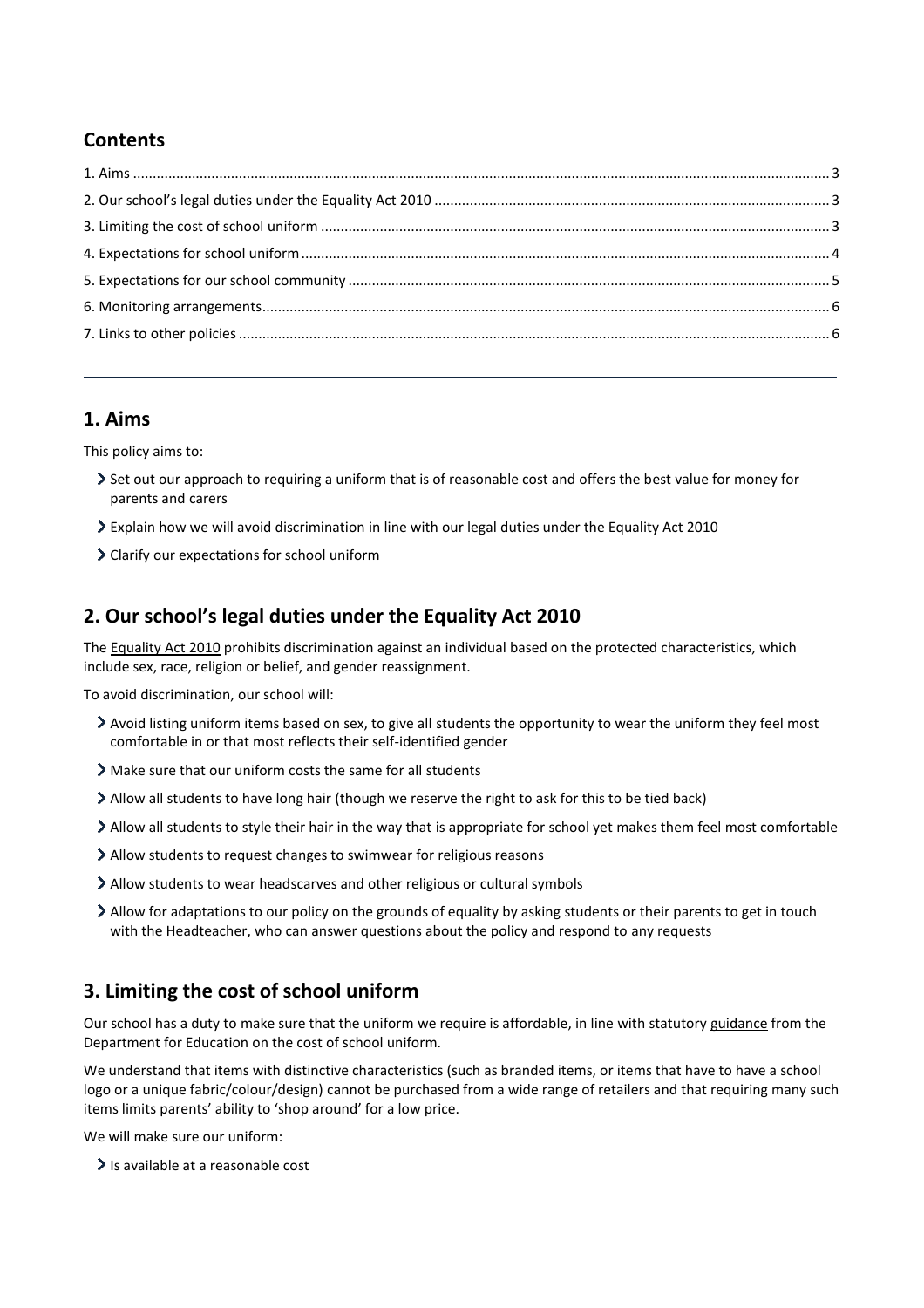Provides the best value for money for parents/carers

We will do this by:

- Carefully considering whether any items with distinctive characteristics are necessary
- Limiting the financial impact of any items with distinctive characteristics where possible by inviting any parents who may require financial support with purchasing these items to contact the school so that we can review what financial support/concessions can be offered.
- Limiting, where possible items with distinctive characteristics to low-cost or long-lasting items, such as branded ties.
- Keeping the number of optional branded items to a minimum, so that the school's uniform can act as a social leveler.
- Avoiding different uniform requirements for different year groups.
- Avoiding different uniform requirements for extra-curricular activities.
- Considering alternative methods for signaling differences in groups for interschool competitions, such as creating posters or labels, school provided bibs etc
- Making sure that arrangements are in place for parents to acquire second-hand uniform items.
- Avoiding frequent changes to uniform specifications and minimising the financial impact on parents of any changes.
- Consulting with parents and students on any proposed significant changes to the uniform policy and carefully considering any complaints about the policy

## <span id="page-3-0"></span>**4. Expectations for school uniform**

#### **4.1 Our school's uniform**

| <b>Outdoor</b><br>Coat | Black ONLY. Suede, leather, denim, hooded tops, jackets with large logos and graffiti are NOT<br>permitted. A high visibility garment will be provided for no cost upon request. |
|------------------------|----------------------------------------------------------------------------------------------------------------------------------------------------------------------------------|
| <b>Blazer</b>          | Compulsory. Black with embroidered school badge.                                                                                                                                 |
| <b>Jumper</b>          | Optional. Grey with a purple stripe with embroidered school badge.                                                                                                               |
| Tie                    | School design only.                                                                                                                                                              |
| <b>Shoes</b>           | Black flat shoes – these should be cleaned regularly. Boots, casual shoes or training shoes are<br>NOT permitted.                                                                |
| <b>Blouse</b>          | Plain white, cotton or polyester not aertex or tee shirt type.                                                                                                                   |
| <b>Skirt</b>           | Skirt or trousers permitted. Plain black pleated skirt with 2"/5cm width pleats, touching the knee                                                                               |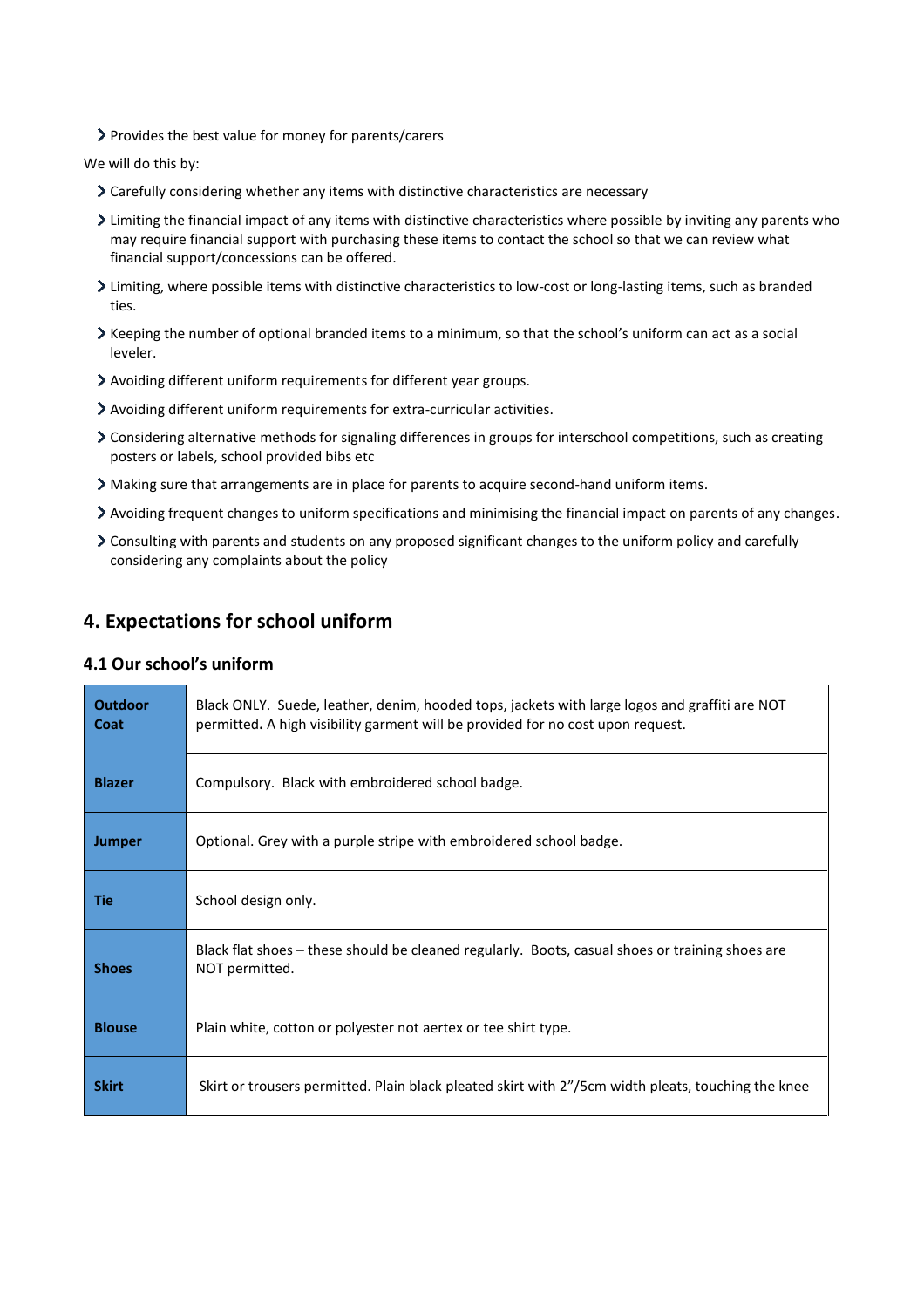| <b>Trousers</b>    | Black (without a branded badge) straight legged trouser (not skinny fit or 'jean' type material).<br>Trousers should be full length covering the ankles.                                                                                                                                 |
|--------------------|------------------------------------------------------------------------------------------------------------------------------------------------------------------------------------------------------------------------------------------------------------------------------------------|
| <b>Socks</b>       | Grey or black socks for wearing under trousers. Plain black tights must be worn if wearing a skirt.                                                                                                                                                                                      |
| <b>Headscarves</b> | Headscarves may be worn but must be plain black.                                                                                                                                                                                                                                         |
| <b>PE Kit</b>      | Black sports top with purple piping and school logo. Black shorts must be worn. Black or purple<br>knee length football type socks. Trainers suitable for indoor use and outdoor use with non-<br>marking sole. School rugby shirt with logo and School sweatshirt with logo (optional). |
| <b>Jewellery</b>   | A no jewellery rule operates for all pupils, apart from a watch (excluding smart watches of any<br>form) and plain gold or silver earrings.                                                                                                                                              |

#### **4.2 Where to purchase it**

#### **Uniform is available to buy from:**

Whittakers School Wear at Burnley Pendle Village Mill: <http://www.whittakersschoolwear.co.uk/Burnley>

Moonline Uniforms Ltd. 33, 37 Standish St, Burnley BB11 1AP [http://www.moolineuniforms.com](http://www.moolineuniforms.com/)

Other items of generic uniform can be bought on the high street/supermarket.

Please contact the school for information about second-hand uniform and current stock.

## <span id="page-4-0"></span>**5. Expectations for our school community**

#### **5.1 Students**

Students are expected to wear the correct uniform at all times (other than specified non-school uniform days) while:

- > On the school premises
- > Travelling to and from school
- At out-of-school events or on trips that are organised by the school, or where they are representing the school (if required)

Students are also expected to contact their Head of Year if they want to request an amendment to the uniform policy in relation to their protected characteristics.

#### **5.2 Parents and carers**

Parents and carers are expected to make sure their child has the correct uniform and PE kit, and that every item is:

> Clean

Clearly labelled with the child's name